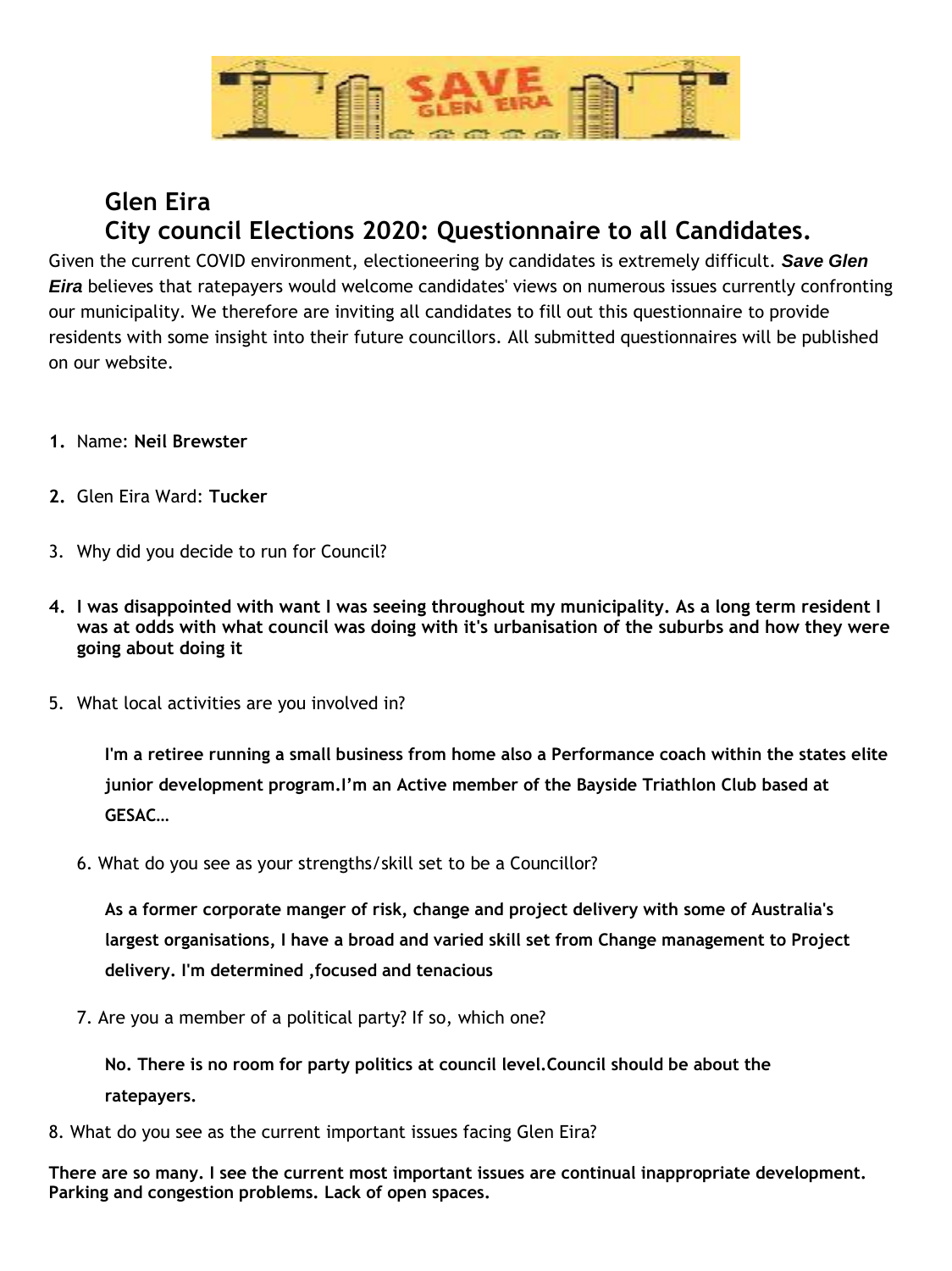9. Residents are sick and tired of not being heard by council.How would you evaluate and take into consideration residents' views on topical issues?

**Residents are sick and tired of not being heard by council. Real community engagement on decisions that directly effect them. Not a small scoped survey with a few already determined options.**

10.Would you support and lobby for mandatory formal oversight committees with community representatives to help ensure greater accountability of council actions?

**Yes community council is a great way of getting ratepayer engagement.** 

11.Would you support the banning of political donations from developers, as in NSW?

**Yes. The donation system produces a unfair balance and nobody donates that doesn't want something in return**

12.Our planning provisions require Councils to balance important and often competing issues How would you prioritise the following issues? (Rank: **High/Medium/Low**)

|           | Prioritise purchase of new open space in areas of lesser open space.                    | High   |
|-----------|-----------------------------------------------------------------------------------------|--------|
| ٠         | Protection of residential amenity.                                                      | High   |
| $\bullet$ | Economic activity through construction and development.                                 | Low    |
| $\bullet$ | Heritage conservation                                                                   | High   |
| $\bullet$ | Housing affordability and social justice.                                               | Medium |
| $\bullet$ | Medium rise infill in low rise streets abutting low rise residences.                    | Low    |
| $\bullet$ | Protecting communities, small local businesses & shopping strips.                       | High   |
| ٠         | Sustainable initiatives                                                                 | High   |
| $\bullet$ | Protecting fauna corridors and biodiversity                                             | High   |
| $\bullet$ | High-rise development in Activity Centres.                                              | Low    |
| $\bullet$ | Increasing the tree canopy                                                              | High   |
| $\bullet$ | Support for council initiative cultural events                                          | Medium |
| $\bullet$ | Inclusion of affordable/social housing in new developments.                             | Low    |
| ٠         | Support for new bike or pedestrian paths through Glen Eira.                             | High   |
|           | Support for Council initiatives to reduce carbon footprint (Council & Residential) High |        |
|           |                                                                                         |        |

• Support for deliberative community panels for all major projects/budgets High